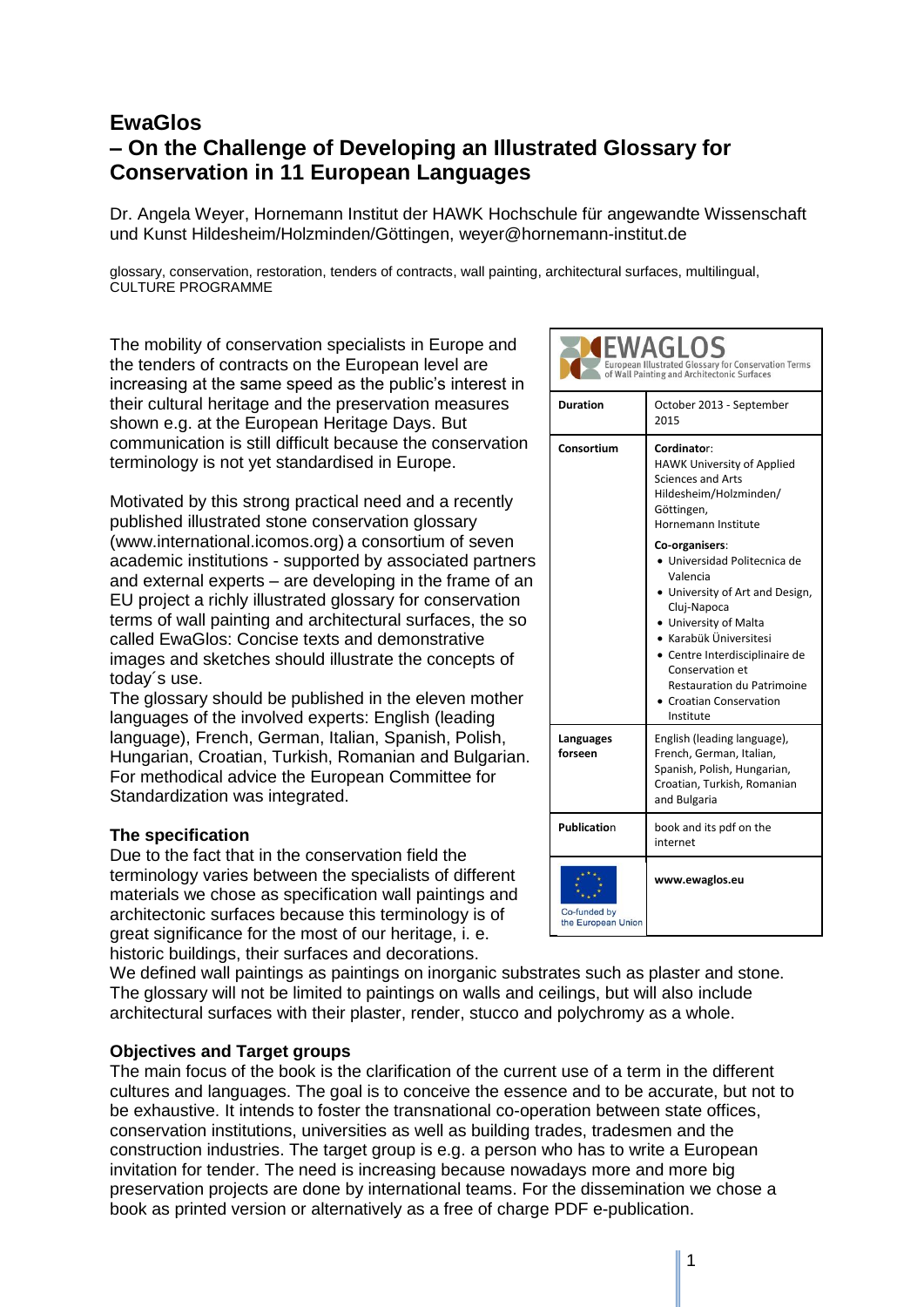# **Quality management**

Due to the short duration of the project of 24 months we put a special focus on the quality management: We choose realistic tasks with sufficient time, we promote team work, we demand for every term the used sources and we will pre-publish the pilot version in the internet for critical comments.

# **The specific challenges of terminology in the conservation field**

Due to the cultural diversity in every cultural profession concepts are not identical in different languages and countries. In the Conservation field these problems might be stronger than in other cultural areas because it is still a young university discipline. Its terminology is influenced by the natural sciences, the arts and humanities, the engineering sciences but also by traditional craftsmanship and artistic traditions. This applies in particular to the conservation of wall paintings and architectural surfaces, because the connections with the construction industry and the traditional trades have been actively promoted in heritage conservation.

Today, from region to region, the development process of this profession shows differences in content. A very simple **example of inconsistent meaning** is the term "restoration" itself: For some colleagues the English term "restoration" still has a bad reputation resulting from the restoration methods of the 19th century focusing more or less on reconstructions. Even the word "wall painting" has various meanings in Europe. We defined wall paintings as paintings on inorganic substrates such as plaster and stone. Other countries, however, define it as "paintings on the wall" which include e.g. paintings on wooden walls. But there are also **differences in technical execution** and are **terms without an equivalent.**

### Another challenge is to clarify the today´s use: Terms in report writing and publications can be different to their current use on site. Academics may use different terminology compared to the conservators communicating on the scaffoldings. In the conservation field also many **Italian terms** have spread over Europe, but not all of them are still used today.

#### **The selection of the terms and their structure**

The number of the chosen terms was a consequence of the pragmatic fact to get an affordable book at the end of the project. That means ca. 500 pages: 10 pages introduction (only English); 400 pages of glossary (= 200 terms), some pages with a material appendix (without pictures), indices in each language as well as a bibliography. The indices comprise all terms, sub terms, synonyms and ambiguous terms. If for example Italian terms are not in practical use any more in one country but in academic literature we put them in the index of the language of this country.

The selection of terms was the attempt to find the most important c. 200 currently used terms in Europe which need to be explained. The selection focused on the current state of cultural heritage, and on up to date common treatment methods and materials and not on historical methods. The challenge was not to judge or value by putting a term in a certain context and to decide if a term should be included in the definition of a generic term or needs to be explained separately, e.g. could/should "stacco" and "strappo" be defined under "detachment" of wall paintings "? Or should "egg tempera" and "casein tempera" be defined under "tempera painting"? Self-explanatory words as i.e. a "protecting roof" were not considered. The glossary has been subdivided into three chapters and a material index:

1) Craft and Art Techniques (Structure, Surface Design, Construction Aids)

2) Alteration (Deterioration Sources, Deterioration Phenomena)

3) Interventions (Documentation, Investigation, Prevention / Preventive conservation,

Conservation, Restoration)

4) Material Index

Due to the limitation of the terms EwaGlos has no hierarchical structures in between these tree chapters, nor a thesaurus. In the chosen three chapters the terms are in different order, i.e. in "structure" the order follows the structure of a wall, i.e. "surface design" it follows the historical development of the art techniques.